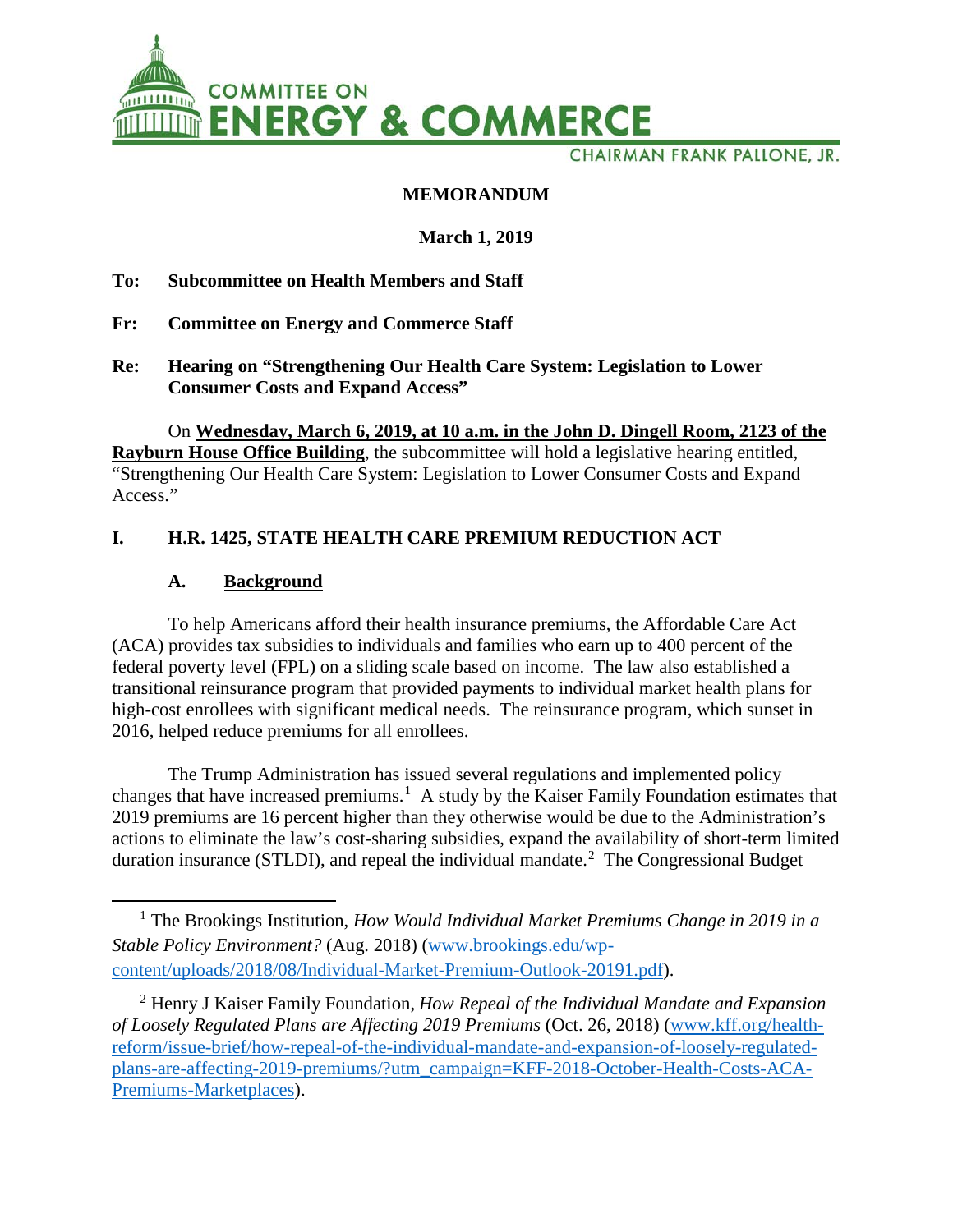Office estimates that the STLDI regulation alone will cause premiums to increase by three percent. [3](#page-1-0)

The Administration's regulatory changes have increased costs for individuals who are not eligible for the ACA's tax subsidies and has caused a significant decrease in enrollment among this population. [4](#page-1-1) Premiums in the individual market increased roughly 17 percent in 2018 versus 2017, largely due to the Administration's decision to terminate cost-sharing payments. In addition, unsubsidized enrollment outside the marketplaces decreased by 2.3 million.<sup>[5](#page-1-2)</sup> The Administration has acknowledged that most of the enrollment decreases occurred among individuals who are ineligible for subsidies.<sup>[6](#page-1-3)</sup>

# **B. Legislation**

H.R. 1425, which was introduced by Representatives Angie Craig (D-MN) and Scott Peters (D-CA), would provide \$10 billion annually to states, with the option for states to establish a state reinsurance program or use the funds to provide financial assistance to reduce out-of-pocket costs for individuals enrolled in qualified health plans. The bill further requires the Centers for Medicare and Medicaid Services (CMS) to establish and implement a reinsurance program in states that do not apply for federal funding. The bill sets a state's allocation amount based on the state's share of claims of high-cost enrollees.

### **II. H.R. 1386, THE "EXPAND NAVIGATORS' RESOURCES FOR OUTREACH, LEARNING, AND LONGEVITY ACT OF 2019" or THE "ENROLL ACT OF 2019"**

### **A. Background**

The ACA required exchanges to establish a Navigator program and award grants to Navigator entities. The law tasked Navigators with several marketplace enrollment responsibilities, including conducting public education activities to raise awareness of coverage availability on the marketplaces, and providing fair and impartial information on enrollment and financial assistance.

l

<span id="page-1-0"></span><sup>3</sup> Congressional Budget Office, *How CBO and JCT Analyzed Coverage Effects of New Rules for Association Health Plans and Short-Term Plans* (Jan. 2019) [\(www.cbo.gov/system/files?file=2019-01/54915-New\\_Rules\\_for\\_AHPs\\_STPs.pdf\)](https://www.cbo.gov/system/files?file=2019-01/54915-New_Rules_for_AHPs_STPs.pdf).

<span id="page-1-1"></span><sup>4</sup> Centers for Medicare & Medicaid Services, *Trends in Subsidized and Unsubsidized Individual Health Insurance Market Enrollment* (July 2, 2018) *(*[www.cms.gov/CCIIO/Programs-and-Initiatives/Health-Insurance-](https://www.cms.gov/CCIIO/Programs-and-Initiatives/Health-Insurance-Marketplaces/Downloads/2018-07-02-Trends-Report-2.pdf)[Marketplaces/Downloads/2018-07-02-Trends-Report-2.pdf\)](https://www.cms.gov/CCIIO/Programs-and-Initiatives/Health-Insurance-Marketplaces/Downloads/2018-07-02-Trends-Report-2.pdf).

<span id="page-1-3"></span><span id="page-1-2"></span><sup>5</sup> Kaiser Family Foundation, *Data Note: Changes in Enrollment in the Individual Health Insurance Market* (July 31, 2018) [\(www.kff.org/health-reform/issue-brief/data-note-changes-in](http://(www.kff.org/health-reform/issue-brief/data-note-changes-in-enrollment-in-the-individual-health-insurance-market)[enrollment-in-the-individual-health-insurance-market\)](http://(www.kff.org/health-reform/issue-brief/data-note-changes-in-enrollment-in-the-individual-health-insurance-market).

<sup>6</sup> *See* note 4.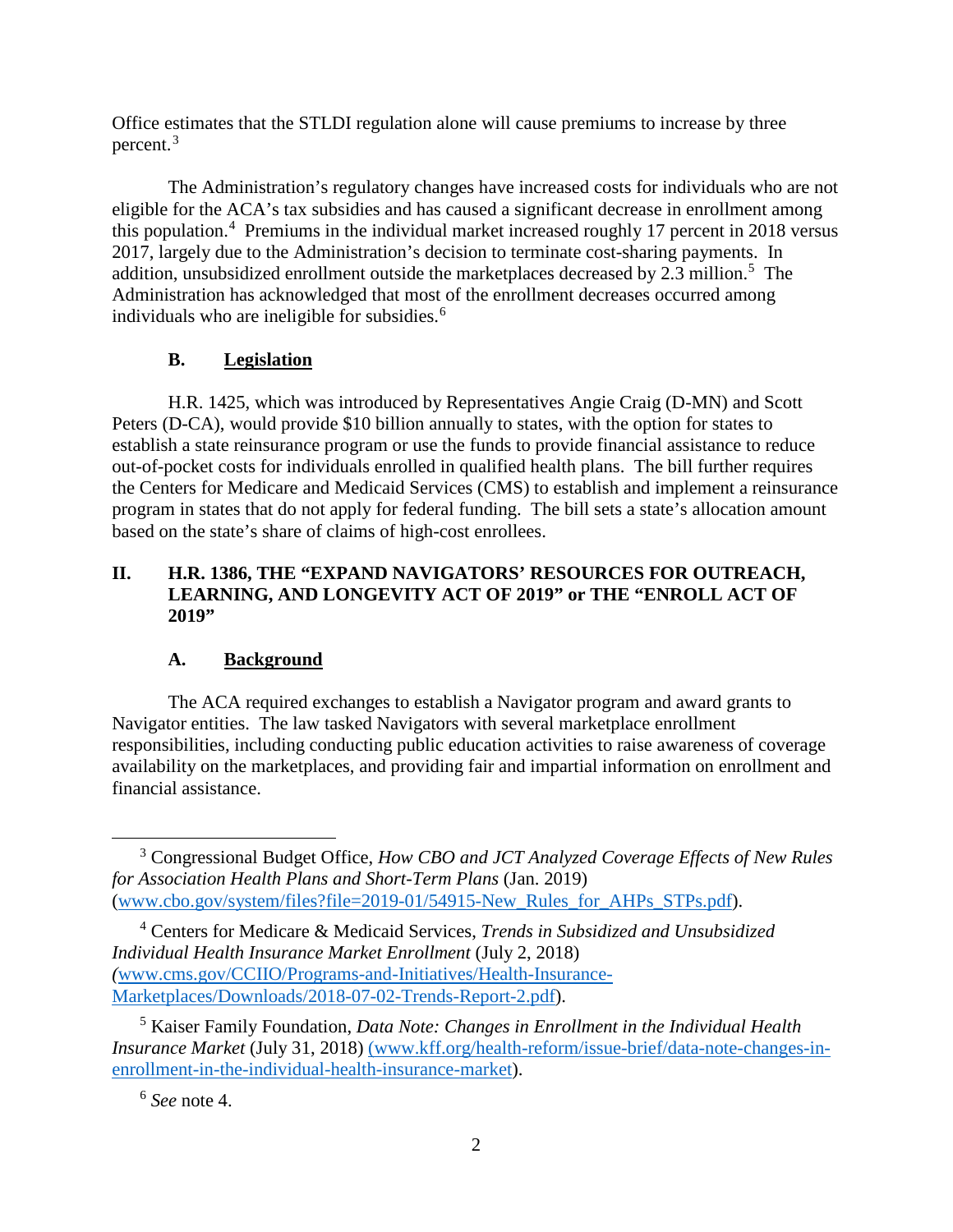On August 31, 2017, the Trump Administration reduced funding for the Navigator program from \$63 million to \$36.8 million, a 40 percent cut from the previous year.<sup>[7](#page-2-0)</sup> The Administration further reduced funding for 2019 to \$10 million.<sup>[8](#page-2-1)</sup> The Administration set the funding allocation based on a narrower goal of marketplace enrollment but did not specify which measures would be used to evaluate Navigator performance. The Administration also stipulated that funding applications will be evaluated based on a Navigator's ability to establish relationships with individuals who "may be unaware of the range of available options in addition to qualified health plans, such as association health plans [and] STLDI."<sup>[9](#page-2-2)</sup>

#### **B. Legislation**

H.R. 1386, which was introduced by Representative Kathy Castor (D-FL), would fund the Navigator program for the federally-facilitated Marketplace (FFM) at \$100 million per year. The bill would require the Department of Health and Human Services (HHS) to ensure that Navigator grants are awarded to organizations with a demonstrated capacity to carry out the duties specified in the ACA and would reinstate the requirement that there be at least two Navigator entities in each state. The legislation would further give Navigators new duties pertaining to enrolling individuals in Medicaid and the Children's Health Insurance Program, and it would allow Navigators to provide their services year-round. Lastly, the bill would prohibit HHS from taking into account an entity's capacity to provide information relating to association health plans or STLDI in awarding grants.

### **III. H.R. 1385, THE "STATE ALLOWANCE FOR A VARIETY OF EXCHANGES ACT" or THE "SAVE ACT"**

The ACA provided states the option to establish their own marketplaces or rely on the FFM. The law also provided grants to states to support the planning and establishment of statebased marketplaces. However, these grants could be awarded only up until January 1, 2015. Accordingly, states no longer have access to this funding to establish a state-based marketplace.

States that operate their own marketplaces have greater flexibility and control over their insurance markets. State-based marketplaces can tailor consumer outreach and financial assistance to meet the needs of their population. Massachusetts established a program that provides supplemental subsidies for individuals up to 300 percent of the FPL, and is coupled

<span id="page-2-0"></span><sup>7</sup> Centers for Medicare & Medicaid Services, *Policies Related to the Navigator Program and Enrollment Education for the Upcoming Enrollment Period* (Aug. 31, 2017) (https://www.cms.gov/cciio/programs-and-initiatives/health-insurancemarketplaces/downloads/policies-related-navigator-program-enrollment-education-8-31- 2017pdf.pdf).

<span id="page-2-2"></span><span id="page-2-1"></span><sup>8</sup> Centers for Medicare & Medicaid Services, *Cooperative Agreement to Support Navigators in Federally-Facilitated Exchanges* (July 10, 2018) [\(https://www.cms.gov/CCIIO/Programs-and-](https://www.cms.gov/CCIIO/Programs-and-Initiatives/Health-Insurance-Marketplaces/Downloads/2018-Navigator-FOA-FAQs.pdf)[Initiatives/Health-Insurance-Marketplaces/Downloads/2018-Navigator-FOA-FAQs.pdf\)](https://www.cms.gov/CCIIO/Programs-and-Initiatives/Health-Insurance-Marketplaces/Downloads/2018-Navigator-FOA-FAQs.pdf).

 $\overline{\phantom{a}}$ 

<sup>9</sup> *Id.*